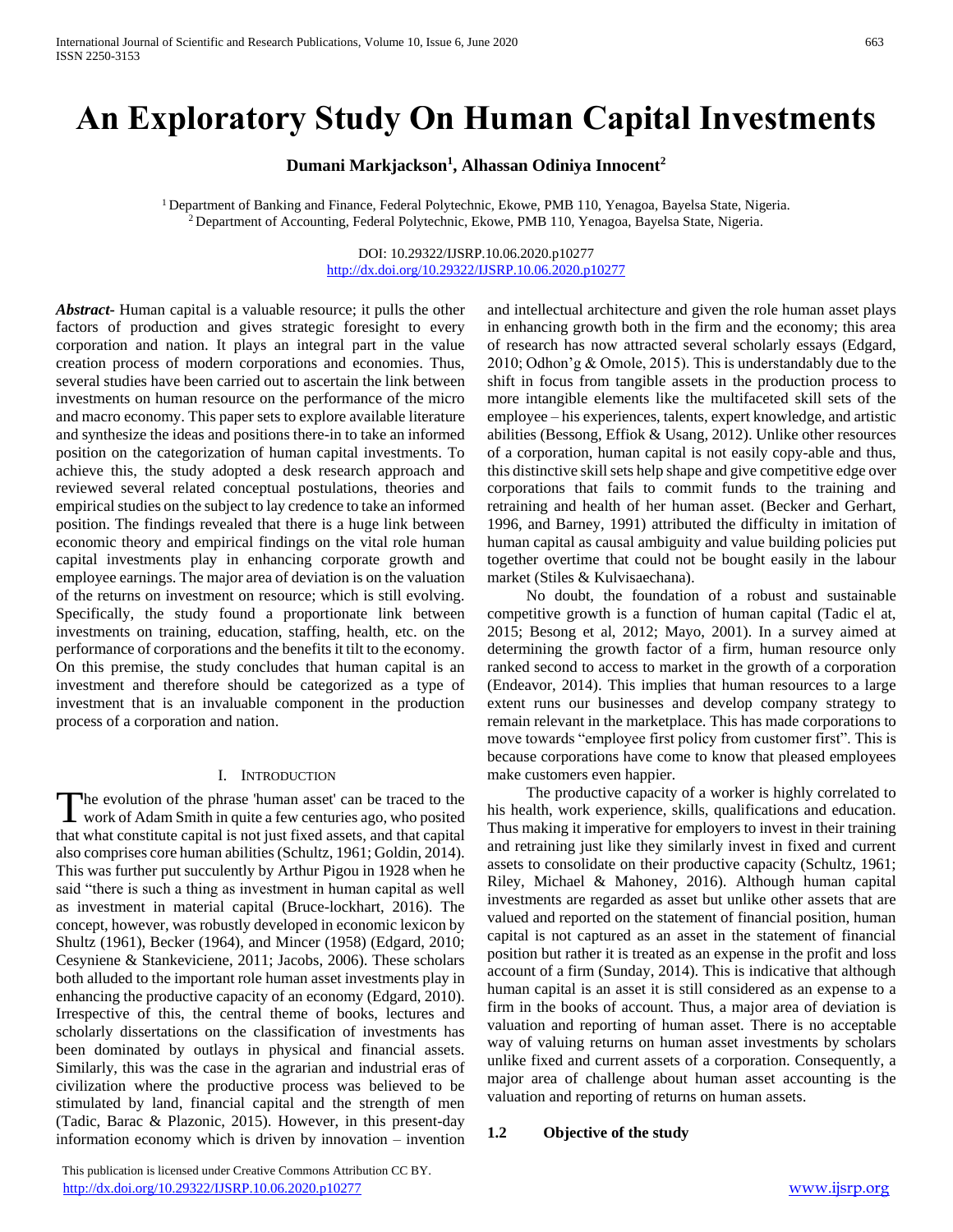The study set out to explore available literature and synthesize the ideas and positions there-in to take an informed position on the discourse of human capital investment. To achieve this, the study adopted a desk research approach and reviewed several related conceptual postulations, theories and empirical studies on the subject to lay credence to take an informed position.

# **1.3 Significance of the study**

 Theoretical and empirical studies on human asset investment are unquestionably regarded as a significant aspect in academic discourse. This study stand to take an informed position that would serve as a compendium of knowledge on the categorization of human asset investments. By so doing, the paper would also reveal if human capital investments enhance the performance of corporations and the macro economy to the reading public, researchers and the academia.

 Additionally, despite the number of studies carried out on this topic since 1960, there is still no consensus amongst researchers and this topic is still as confounding as it was in the beginning. This study is just another attempt to add to this growing body of knowledge for researchers, academics and managers to make reference to.

# **2.1 Conceptual Framework**

 Human capital is the core and innate abilities of an individual used in the productive process of an organisation or national economy. This implies that the productive process is not only driven by fixed capital but also by the "acquired and useful abilities of all the inhabitants or members of the society" as posited by Adam Smith.

 Consequently, human capital is the intangible attributes of an employee – which could be innate or assimilated via on the job training or education. Human capital is therefore seen as the combination of intellect, skills, experiences, talent and the artistic ability of an employee directed at adding value to productive process that will be beneficial to both the firm and the macro economy (Bruce-Lockhart, 2016; Schultz, 1961; Becker, 1964; Abdullah & Othman, 2016). Thus, human capital has variously been regarded as the most valuable asset of a corporation due to its ability to shape strategy and add value to the productive process of the micro and macro units of the economy. A productive and creative labour force contribute to the long term sustained growth of a nation and firm (Bruce-Lockhart, 2016).

 This has made scholars to strongly posit that funds should be committed to human capital development just like funds are allocated for the maintenance and replacement of plants and machineries to enhance production. The major challenge in doing this is that, unlike fixed assets and current assets that are captured in the statement of financial position of a firm, the value for human assets are not captured. It is only considered and record as an expense in the production process in the trading, profit and loss account.

 The criteria for valuing people as asset are cost based, market based and economic based. Firstly, the cost based approach looks at acquisition or replacement cost. The costs of recruiting an employee can be assessed and then depreciated over the expected future service of the person hired. Alternatively the person's gross remuneration can be used as a base. Secondly, the market base criteria look at the price to be paid in an open market as the reflection of the value of a person. Value is very difficult to assess, however, and does not take account of the value of service continuity in itself. Thirdly, the economic based approach looks at cash inflows expected by the firms in relation to the contribution of the human asset, calculated as the present value of the expected net cash flows. Simply put, excess of earnings over outlays. This is good for individuals whose efforts are directly related to identifiable income.

## **2.2 Theoretical Framework**

 The theoretical foundation of this study is hinged on the human capital theory. Human capital theory was moulded by the Shultz (1961), Becker (1964), and Mincer (1958) (Edgard, 2010; Jacobs, 2006). The central theme of the human capital theory is hinged on investment in the health, formal or informal education, training and retraining of an employee in anticipation of the returns on investment (Kucharcikova, 2014). Education, training and retraining is the pivot through which an employee's capabilities are developed (Fugar, Ashiboe-Mensah & Adinyira, 2013) and these are regarded as the most important investment in human capital (Becker, 1992). The theory ties ones expected returns on human capital as a function of the volume of outlay committed to attending training, retraining, workshops and seminars in order to sharpen one's skills and remain relevant. Training, workshop and seminar fees are cost intensive and as such only people that still have the tendency to recoup more than their investments would commit their scarce resources to human capital development. Thus, those who have limited time in the labour force would ordinary opt not to commit their scarce resources for such an endeavour. (This could also stand true for corporations).

 The theory holds that training can be regarded as investment in human asset because it could enhance output, quality and workplace relationships. This added value to the corporation is not organic, thus organisations must strive to motivate and encourage them and even put in place retention mechanisms (like stock options, bonuses and training contracts – bond) to ensure that they remain with the firm in order to recoup the direct and indirect costs incurred.

 The theory further posits that the accumulation of skills, experiences, and knowledge acquired via trainings adds value to corporations hence the production process; thus capital comprises of the core capabilities of the staff of a corporation or nation (Schultz, 1961; Becker, 1964). The consolidation of the productive capacity of a firm is an embodiment of all the outlays and human resource management techniques like motivation and monitoring of its personnel to get the best out of them (Flamholtz & Lacey, 1981).

 Swanson (2001) summarized these positions and presented vital links in human capital theory, resources, education and training, output, and earnings. He posited that there is a link between learning and quality service and output. The cornerstone to this position is that increase in training lead to increase in production and that this in turn lead to increase in earnings to both the individual and the firm. This model is presented below;

This publication is licensed under Creative Commons Attribution CC BY. <http://dx.doi.org/10.29322/IJSRP.10.06.2020.p10277> [www.ijsrp.org](http://ijsrp.org/)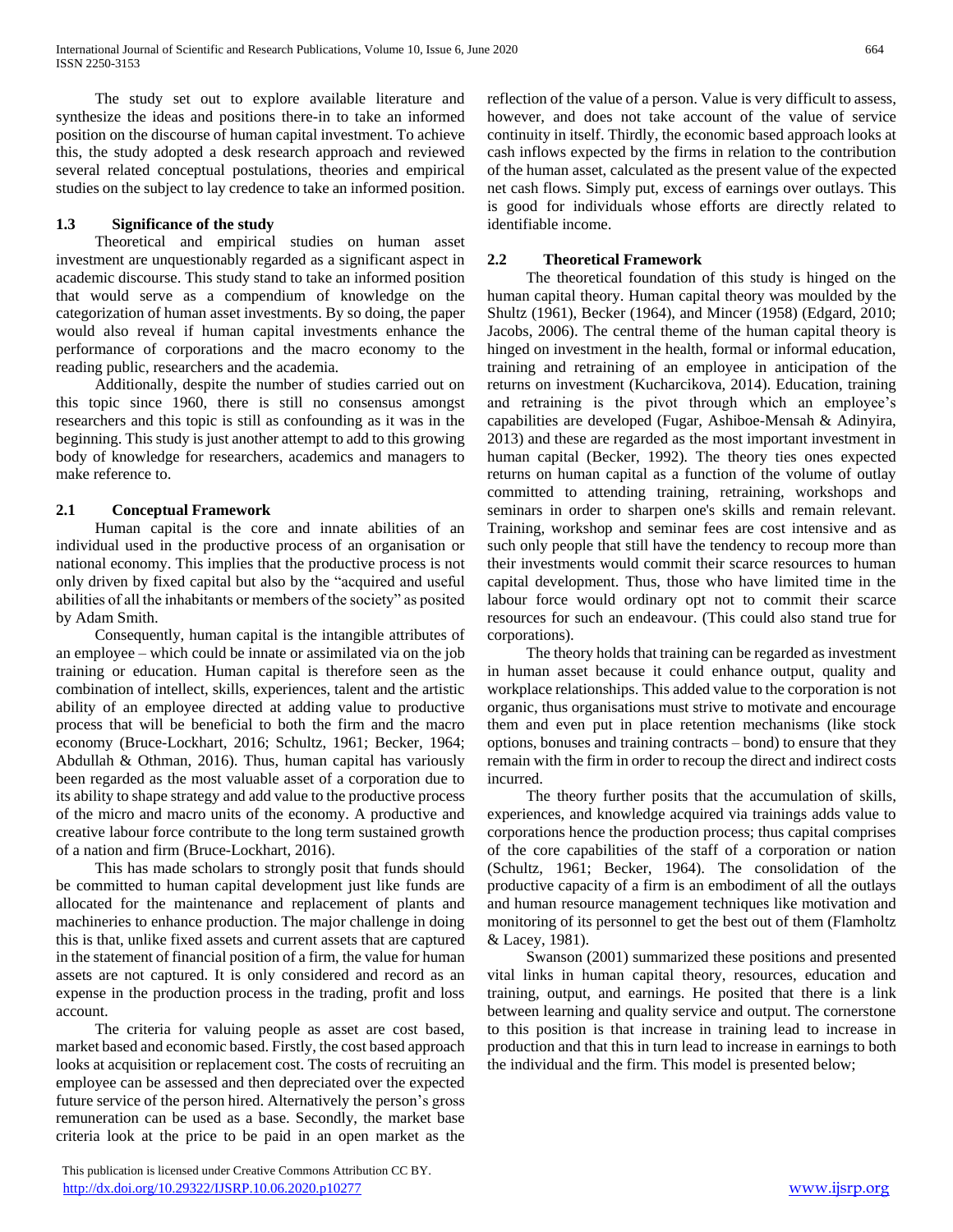

**Source: Adopted from Swanson, 2001: 110)**

# **2.3 Review of Empirical Studies**

 Several empirical studies have been carried out to ascertain the impact of investment in human capital and the returns on investments to the individual, the firm and the economy. This is irrespective of the subject not having a clearly agreed metric, suitable data and method of evaluation. Yet scholars have studied various components that make up human capital investments and value creation in firms.

 To ascertain the role of human capital investment on business returns of firm listed in the Zagreb Stock Exchange, Croatia in 2012, Tadic et al (2015); understudied 128 medium and large companies in the exchange. Secondary data was obtained from the Croatian Financial Services Supervisory Agency. Human capital investment was measured by annual salary divided by number of employee while business excellence was measured by the BEX indix, which augments the profitability, value added, liquidity and financial strength. The analyses concluded that extra salaries and bonuses enhance corporate performance. This informs the need for human capital investments, securing the retention and further personnel development to maintain market position and secure its continuous growth.

 (Odhon'g & Omolo, 2015), examined the impact of human capital investment on the performance of pharmaceutical companies in Kenya. They specifically sought to ascertain the impact of training, education, knowledge management and skills development (which are all measures for investment in human capital) on firm performance. Qualitative data was obtained via questionnaires. The simple random technique was used to arrive at a sample size of 200. Descriptive and inferential statistics was employed for the analysis. The analyses indicated that training, education, knowledge management and skills development have a significant relationship with the performance of the firms considered in the study.

 The study by the duo of Poteliene and Tamasauskiene (2013) was carried out specifically to measure the human capital investment returns or payback on education in Lithuania from 2004 to 2011. To achieve this, the authors adopted the cost benefit approach to determine the net product value of investments in education. The model captured the earnings of more educated workers to lower education and the retirement age and a discount rate. The results indicate that investment in higher education yields more returns in Lithuania.

 Ahesha and Thrikawala (2012) set out to ascertain the impact of human capital investment on the return performance of 40 select companies in Sri Lanka for 2009 and 2010. The specific

 This publication is licensed under Creative Commons Attribution CC BY. <http://dx.doi.org/10.29322/IJSRP.10.06.2020.p10277> [www.ijsrp.org](http://ijsrp.org/)

objective of the study was to ascertain the impact of investments on training and human capital development on the returns on asset, equity and market capitalisation of the firms. The findings from the analysis show that human capital investments play a significant role in enhancing the financial performances of these firms in the Colombo stock exchange.

 The study by Al-Ghazawi (2012) examined the impact of human asset investment on effectiveness in commercial banks in Jordan. Specifically, the study set out to ascertain the impact of investments on staffing, training and development, incentives, and retention policy on the dependent variables: human capital value added (HCVA), human capital return on investment (HCROI), and turnover rate of the banks in Jordan. Data for the study was obtained from secondary sources and via questionnaires. The analytical adopted was the ordinary least square technique. Empirical results show that there is a direct significant impact from both training and development and employee incentives system on the human capital return on investment and human capital value added. The study also revealed that there is a direct impact from retention policies on the turnover rate.

 Similary, the paper by Olowolaju and Oluwasesin (2016) investigated the effect of investments in human capital on the profitability of 10 select manufacturing companies in Nigeria. The objective of the study was to ascertain if salaries and wages, training, contributory pension and health have a significant impact on profit before tax (or not). To achieve this, the authors obtained secondary data for 10 years period (from 2005 to 2014). The analysis was done using panel regression and descriptive statistics. The results show that there is a linear relationship between expenditure on human capital and profitability. More specifically, the results revealed that outlay on health had a more significant impact on the profit before tax of the select firms than salaries and wages, training and contributory pension.

 In another study by Bessong et al (2012), the researcher examined the relationship between human asset investments of 10 select banks in the Nigerian Stock Exchange. The paper used the cost based, market based and economic based criteria in evaluating human capital investments of deposit money banks on the performance. Secondary information was obtained via survey of existing documents. Data for the analysis was primarily obtained via questionnaires and the data was analysed using the ordinary least squares. The results revealed that human capital investments and bank performance is statistically significant.

 Masuluke and Ngwakwe (2018) paper studied the impact of investments in human capital on the net profit of 28 select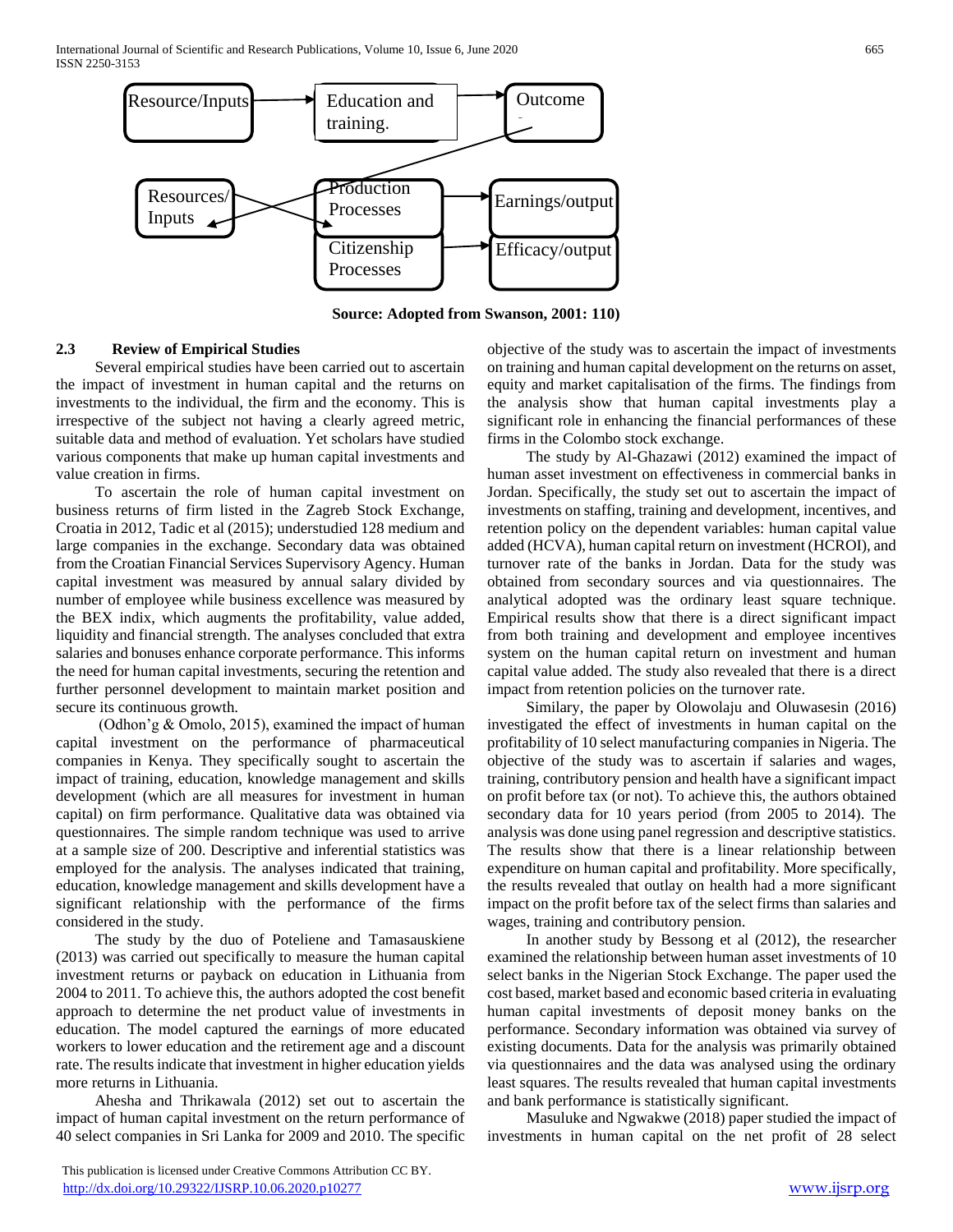companies in the FTSE/JSE. Secondary data was obtained from the survey of the integrated reports of the companies. The variables obtained were net profit, human capital investments and sales turnover (the control variable). The numeric values were analysed using regression technique. The findings revealed that there is significant relationship between the study parameters. It also emerged that human asset investment has a negative relationship with net profits in the short run, but in the long run, the relationship is linear and significant.

 Ifurueze, Binglar and Etale (2013) assessed the impact of human asset investments on goodwill of 10 select banks in the Nigeria Stock Exchange. The measures of human capital investments adopted in the study are asset turnover, invested capital turnover and return on asset; while the measures of goodwill are return on investment, return on equity and earnings per share. Secondary data was obtained from 2007 to 2011 from the annual financial reports of the sampled firms of the study. The empirical analysis indicates that there is a direct and significant relationship between investments in human resource and goodwill of banks in Nigeria. It also emerged that human asset capitalization in the statement of financial position would be a stimulant to stakeholders making more informed decision.

 This review of related empirical studies is not by anyway exhaustive but this has given the researcher an idea of the outline and the nature of human capital investments, in order to make an informed decision whether to categorise human asset as an investment (or not).

#### II. DISCUSSION

 The findings are proportionately similar. There is a huge link between economic theory and empirical findings on the vital role human capital investments play in enhancing corporate growth and employee earnings. The major area of deviation is on the valuation of the returns on investment on human resource; which is still evolving. Irrespective of this, scholars have used various primary metrics to ascertain the link between investments on training, education, staffing, health, etc. on the performances of corporations and the benefits it tilt to the economy. The findings have variously reported this link as linear and significant. More specifically, the study indicate that human asset investments are of significant value first, to the individual; second, to the corporation; and third, to the macro economy. This implies that investments in human capital directly enhance the productive capacity of a firm, and indirectly to the economy at large. The reviews show that there is a strong correlation between education and training on corporate performance. Further to this is that, as the productive output of a corporation increase, as a result of the human capital mix – knowledge, skills, artistic ingenuity, and experiences of the worker - so does his remuneration and other pecuniary benefits.

Unambiguously, the analyses indicate that investments in training, retraining, education, health, staff (or recruitment) and staff benefits are significant growth factors in corporations. The study is aware that this added value to the corporation is not biological, thus organisations must endeavour to motivate, encourage and even put in place retention mechanisms (like stock options, bonuses and training contracts – bond) to ensure that they remain with the firm in order to payback even more than the direct and indirect costs incurred in the training period. This makes the

 This publication is licensed under Creative Commons Attribution CC BY. <http://dx.doi.org/10.29322/IJSRP.10.06.2020.p10277> [www.ijsrp.org](http://ijsrp.org/)

labour fluidity argument (specifically, labour mobility) adduced as the reason to limit investments on human resource as an implausible postulation.

 The study is aware of the concerns raised especially on how to value the returns on human capital investments like other types of asset class and its current treatment as an expense item in the books of account. The reason for this may not be farfetched as some scholars sees human capital as an expense that needs to be minimised. Thus, they see the human capital (experiences, skills, artistic ingenuity) in the creation circle as a causal element rather than an explicit value creator (Ulrich, 1998). Human resource should be nurtured and groomed to bloom and be the centre piece of a firm's competitive strategy and advantage. Examples abound of how human ingenuity has transformed the fortunes of corporations and even created something out of virtually nothing. Obviously, the marginal productivity of people who are sick (or of poor health), lacks technical abilities, skills, and experience will offer far less than someone who has abundant health, skills and cognate experience.

### III. CONCLUSION

Human capital is a valuable resource; it pulls the other factors of production and gives strategic foresight to every corporation and nation. According to (Schultz, 1961, p. 16), "the man without skills and knowledge is leaning terrifically against nothing." Simply put corporations and nations who fail to groom the skills and knowledge of her employees and citizens that is expecting competitive edge and sustainable growth is leaning terrifically at nothing.

 Although, the valuation and recording of the returns on human capital investments are problematic and still evolving, the returns on human capital investments would transcend the valuation of assets on the statement of financial position and other books of account, as it may be almost impossible to capture the intrinsic value of a person and the human assets of a corporation. Thus, it should be nurtured, developed and retained in order to enhance the market share of the firm.

 The paper concludes that human capital is an investment and therefore should be categorized as a type of investment that is an invaluable component in the production process of a corporation and nation.

#### **REFERENCES**

- [1] Abdullah, N. N. & Othman, M. (2016). The contribution of human capital investment in the growth of East Asian economy – A literature review. Journal of Economics and Business Research, 1, 190 – 203.
- [2] Ahesha, P. & Thrikawala, S. (2012). Impact of human capital investment on firm financial performances: An empirical study of companies in Sri Lanka, 54(3), 11 – 16. doi: 10.7763/IPEDR.
- [3] Al-Ghazawi, M. (2012). The impact of investments in human resources activities on the effectiveness of investment in human capital: The case of commercial banks in Jordan. International Journal of Business and Social Science, 3(18), 253 – 261.
- [4] Becker, G. (1962). Investment in human capital: A theoretical analysis. Journal of Political Economy, 70, 9- 49.
- [5] Becker, G. (1964). Human capital. Columbia University Press. New York.
- [6] Bessong, P. K., Effiok, S. O., & Usang, O. U. E. (2016). Human resource valuation and the performance of selected banks in Nigeria. Global Journal of Social Sciences,  $11(2)$ ,  $133 = -140$ . Doi: http://dx.org/10.4314/gjss.v11i2.5.